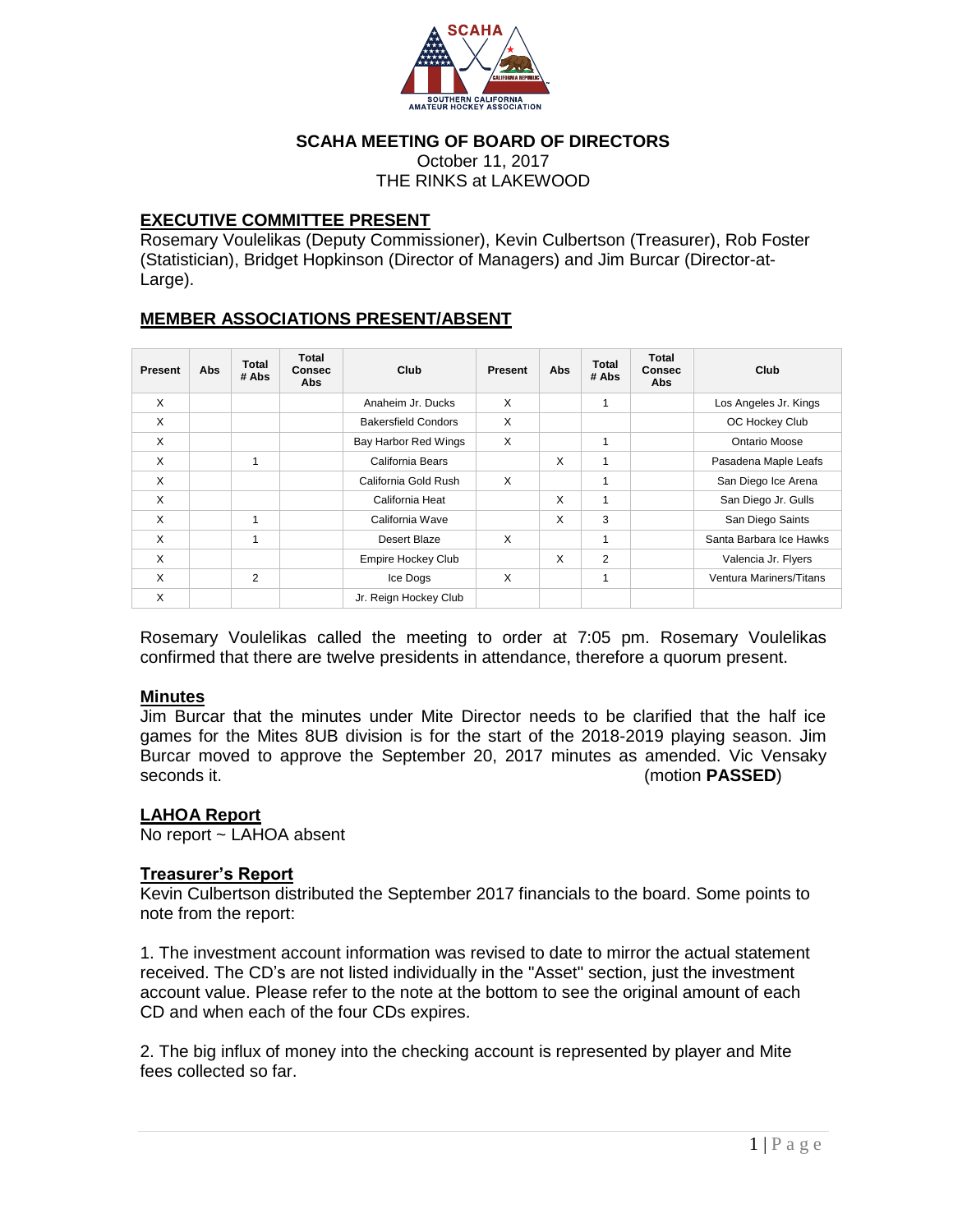3. You will note that on the P/L the "Mite Program" shows a "month" figure of \$7,931, and that number is higher than the YTD figure of \$6,024. This is because the prior month report showed a negative number which had resulted from a \$2,500 refund from the nets vendor for one order than did not go through, less actual expenses in the month. This month the expense figure eliminates the prior month negative figure. Steve Yovetich asked why is SCAHA accumulating money for and why are we saving money? Kevin Culbertson stated that we are trying to ensure that the season runs fiscally responsible so that certain programs such as Scholarship assistance, Mite programs (nets), etc., when subsidized by SCAHA, are within the budget.

Steve Yovetich moved to approve the financials as presented. Steve Broaddis seconds it. (motion **PASSED**)

# **Commissioner's Report**

Rosemary Voulelikas reported on behalf of Chris Carcerano who is absent. Chris Carcerano will be releasing the balance of the schedule next week for review by the presidents.

SCAHA is aware of the issues with LAHOA in terms of getting officials to work the 8U games. Chris will be meeting with LAHOA and will report at the next SCAHA meeting.

# **Deputy Commissioner's Report**

Rosemary Voulelikas informed the board that there are seven clubs who had coaches and/or players playing games when they were not rostered; in actuality, 9 coaches and 7 players played games illegally. Rosemary informed the presidents that clubs, who consistently have administrative issues such as, not submitting ice in a timely manner, or playing unrostered coaches and players, may find themselves placed on administrative probation and could eventually lose their club's playoff eligibility. On another note, to date SCAHA has only reviewed one Match penalty this season. This is good news.

## **Statistician**

Rob Foster reported that for the most part, the scoresheets are coming in on time. There have been only a few teams having issues reporting on time. Rob stated that he will start copying the presidents in his notifications. Rob also added that the new scoresheet is working in that most of the scorekeepers are keeping better goalie stats.

### **Member Services**

Rob Foster reported on behalf of Nancy Hodge who is absent. Teams that dropped a level have now been updated in the system. Nancy Hodge will be emailing the clubs when it is okay to redo and refile the LOI's for those players. The coach's CEP clinic schedule is as follows:

- Level 1 & 2 in Santa Barbara this upcoming weekend.
- Level 1 at Lakewood Nov.  $4<sup>th</sup>$  (full)
- There are clinics in San Diego in December

## **Mite Director Report**

Jim Burcar reported that he has been informed of an error occurring when clubs have an agreement whereby LAHOA invoices their officials' payroll directly; i.e., instead of clubs issuing payment directly to the officials working their respective home games, LAHOA handles it for the clubs. The error in question is that LAHOA invoices the Mite games using the approved rate by the hour, when in fact it was corrected in the newly revised LAHOA